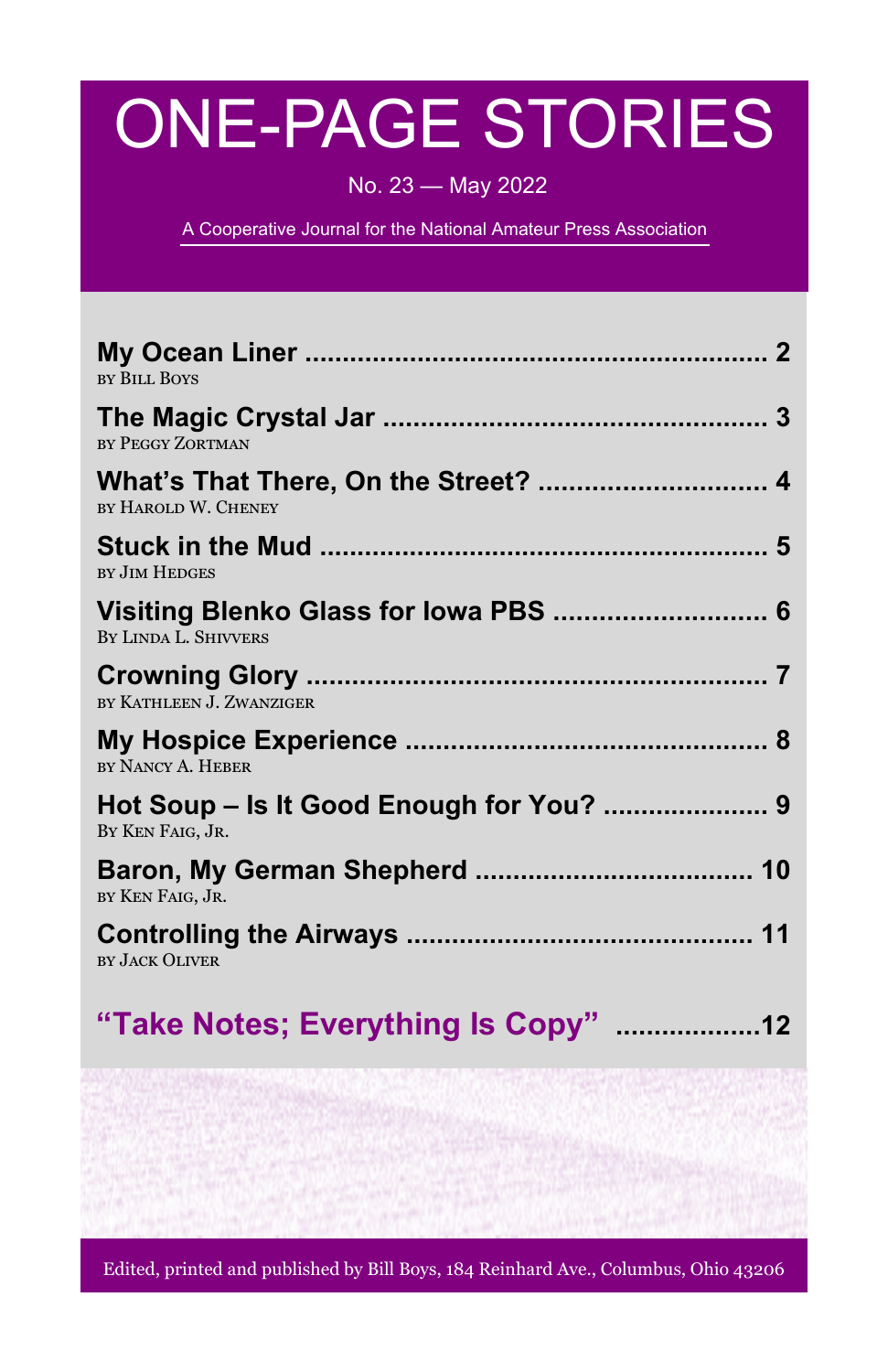# **My Ocean Liner**

By Bill Boys — Columbus, Ohio

I WANTED AN IMPRESSIVE BOAT. A boat I could "sail" in a feeder brook of Jonathan Creek, which was just up the road a quarter of a mile from Grandpa's summer cottage. And my Grandpa August Dornbirer was good at building stuff from wood. He had even designed his big frame house in Columbus sometime around 1903, and he had built the wooden shelving in many rooms of that house once it was also the religious book and supply store of his daughter Edith in his later years. Now in retirement in the late 1940's and '50's, he was generous in letting me and/or my brothers stay with him for a few weeks sometimes. At the age of 8 or 9, it was idyllic to be in summertime Perry County, Ohio – gentle rolling farmlands and woods.

He found a chunk of wood that suited the ship-building job at hand, and went to work. When it was finished – hull, superstructure and funnels, about a foot long from stem to stern – he painted it a light green. (I wonder now whether this was some leftover "milk green" paint, the kind that was a common paint for utility furniture in those days.) But the color didn't matter to me. I had my version of an ocean liner! In the course of a few days, I suppose, I carried it proudly down the gravel driveway from his cottage, then on to the blacktop curve of Ohio State Route 204 to the culvert bridge over the brook, and down the bank to the brook's edge. I launched my little ocean liner into one of the pools of the stream that were deep enough to keep my boat from grounding in the mostly shallow trickle of a current.

It floated! But, oh, no – it listed to starboard quite noticeably! I was, at that age, sadly but typically so disappointed that my ocean liner was imperfect. My feelings were centered on myself, with not a fleeting thought about Grandpa's kindness in finding the block of

wood, crafting it into an attractive toy ocean liner for me, and painting it. I kept it and took it home with me, but probably never played with it again. Over the years, it disappeared at some point. If I still had it, I would give it a place of grateful honor on the mantle,



in remembrance of my Grandpa *My ocean liner, as best I recall.*August Dornbirer.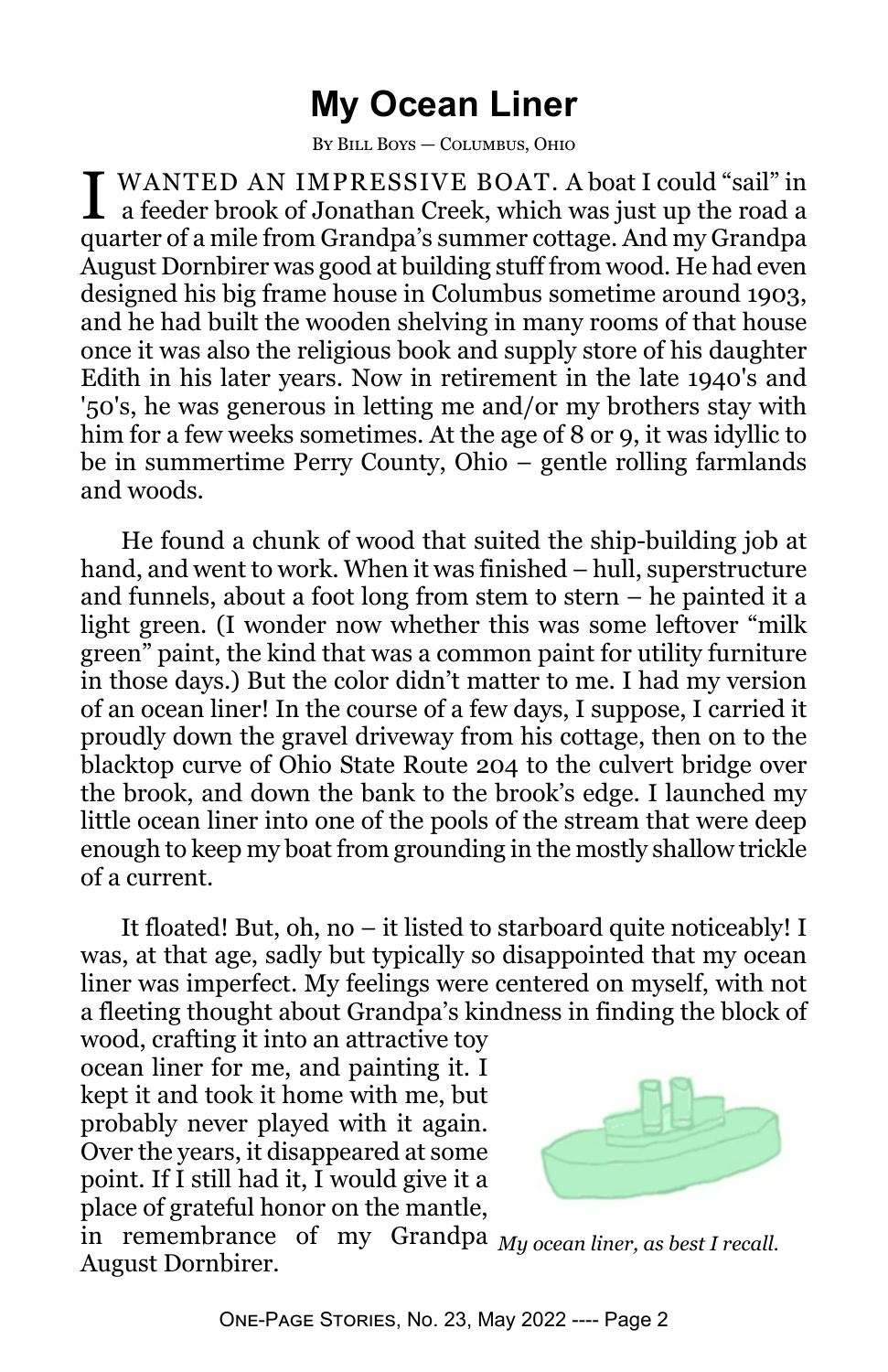# **The Magic Crystal Jar**

By Peggy Zortman — Reynoldsville, Pennsylvania

**T** T SAT JUST OUT OF REACH at the back of the small kitchen table under a window where a stray sunbeam could catch the T SAT JUST OUT OF REACH at the back of the small kitchen globe-like knob and send rainbows around the room. Grandpa said it was magic. It was in the house where he and Uncle Bill lived.

A trip to Grandpa's was always an adventure. There was the hand pump at the sink and the large, always warm, coal cook stove in the kitchen. The porch swing where, if my brother and I tried hard enough, we could touch the ceiling with our toes — if no one caught us. The spring run in the basement kept milk and children's toes cool . . . and there was that Magic Crystal Jar.

Grandpa was crippled with arthritis by the time I was old enough to remember him. His fingers and toes were becoming twisted out of shape, but they worked just fine as far as I could tell. He never complained.

It was he who gave me my first fishing pole (his) and it was he, along with Uncle Bill, who included this little girl on fishing excursions to the creeks and streams near home. As a former player and avid fan he encouraged me to play baseball, but advised I would probably never play for the Pittsburgh Pirates.

Grandpa smoked a pipe filled with Cutty Pipe tobacco as he spoke his words of wisdom, laughed at my shenanigans, listened to my stories and doled out the treasures held in that magic jar.

As he aged his arthritis got worse but yet at the age of ninety, with badly disfigured hands, he used a hand saw to cut and stack the

wood from a tree that had fallen in a storm. Uncle Bill wouldn't have to do it when he got home from work Grandpa explained.

Grandpa passed away many years ago at the age of ninety-four. But now and then my imagination can smell Cutty Pipe tobacco. Perhaps he's checking to see if I'm taking care of his magic crystal jar — keeping the lid tight so the treasured soda crackers inside stay crispy.

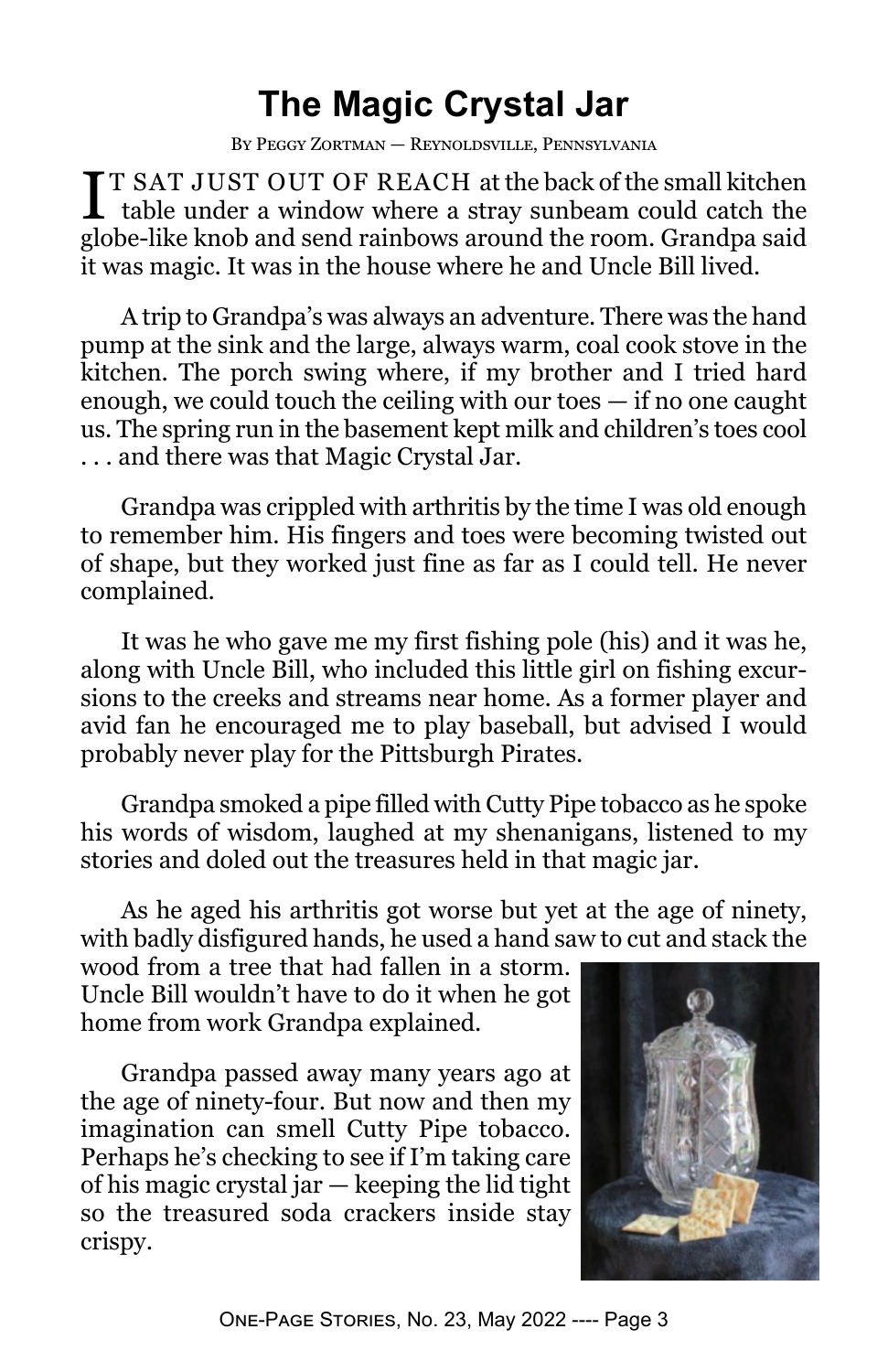# **What's That There, On the Street?**

By Harold W. Cheney — Reynoldsburg, Ohio

I GLANCED OUT OF THE FRONT WINDOW. What's that, going on over there? A flatbed truck was parked there, and a cart **T** GLANCED OUT OF THE FRONT WINDOW. What's that, was hauling a loaded pallet onto the neighbor's driveway by their garage. This went on until all pallets were unloaded and deposited. Then the truck drove off.

Huh? You ask, what business is it of mine, what's going on … on the street? Curiosity, I confess. It all goes back to . . .

It was late December in 1967. It was the one day that I got off, every other week. I was in the hall by my room in the BOQ (Bachelor Officer Quarters) in Cholon, a neighborhood of Saigon. I just happened to have looked out of the second-floor front window, aroused by the strange noises coming from the street.

The street was crowded with a chanting mob. In their midst, a number of extremely large floats were being pulled along by men and boys, in a lengthy procession. I turned to a fellow officer and asked, "What's the fuss all about?"

He smiled at me. "It is a funeral ceremony. Someone important is getting his final sendoff. Those floats are pretty fancy ... big ... aren't they?"

I watched as they were hauled along. They disappeared farther down the street; the mob was gone with them. So I was off to enjoy my day off. Next stop, the main post exchange to see what new had come in.

General Westmoreland had a moose program – Move Out of Saigon, Expeditiously. My unit moved out of Saigon. A building with larger and newer computers was newly built for us at Long Binh.

We were there when, a few weeks later, the Viet Cong launched their Tet Offensive. We were then told that those funeral floats that we had seen were not of that purpose. The Viet Cong had used them to smuggle weapons and munitions into Saigon for their Tet Offensive.

I shoulda been more curious then, at what was going on ... on the street.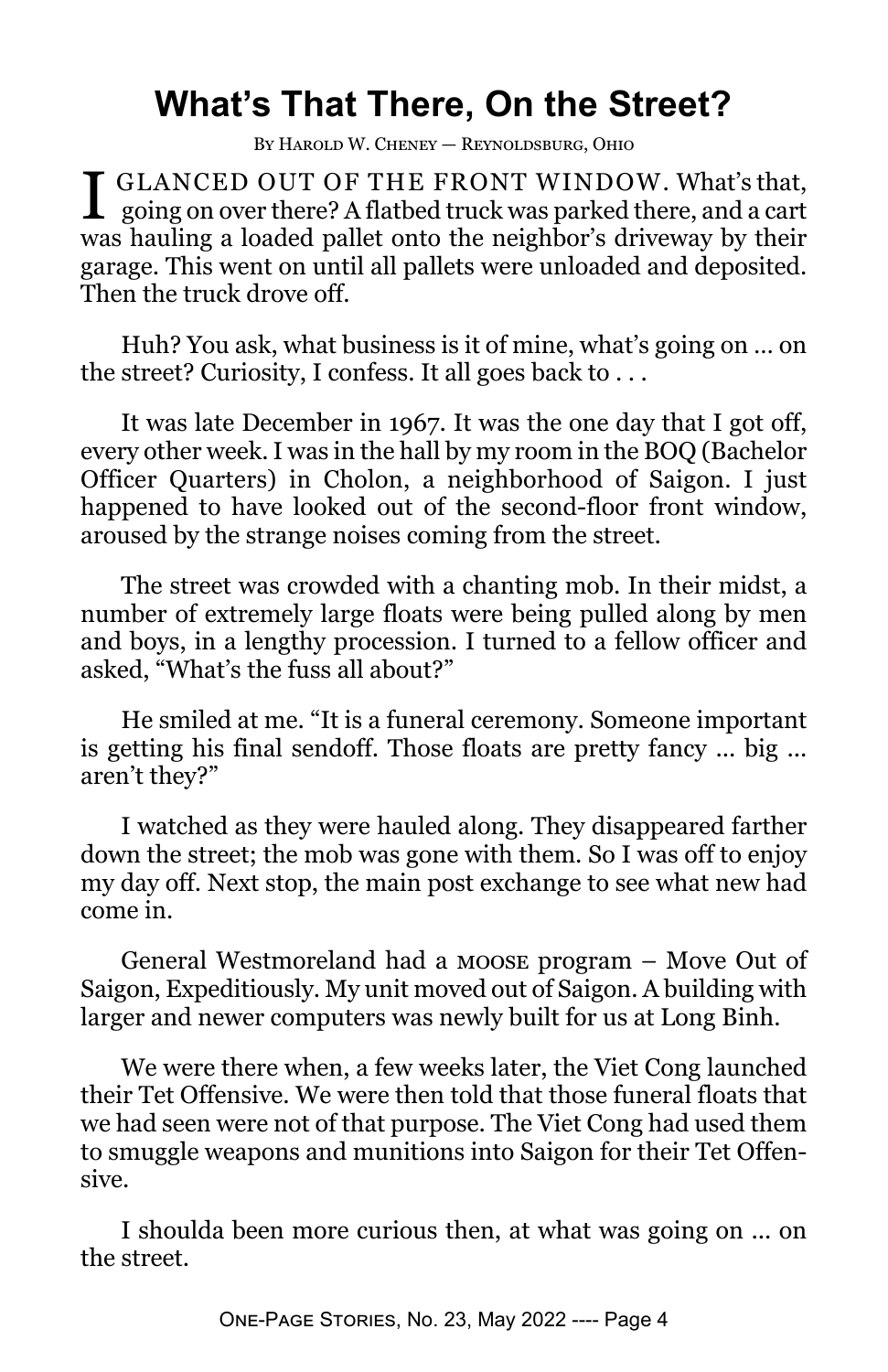# **Stuck in the Mud**

By Jim Hedges — Needmore, Pennsylvania

O N AN UNPAVED ROAD IN IOWA – that's where the farm our family owned was located in my high school years. Now,

in most parts of the country, "unpaved" means rough and stony, but in the Midwestern "corn belt," the deep glacial soils which grow such good crops also mean that dirt roads become mucilaginous quagmires when wet. A common expression was: "I'll be there soon as I find the bottom of the road."



*An Iowa dirt road (Madison County, 2016). (image: iowacountryroads.org)*

Our farm lane was at the

top of a hill. On one side of the hill, the road was graveled and (usually) passable. On the other side, it was bare dirt; driving at night, by the time the headlight beam came back to earth after cresting the hill and a driver could see that the gravel ended, it was too late to stop. You and your car were in the mosh pit.

 One rainy evening around supper time, a stranger's car came flying over the hill and sank.

 Neighborhood policy was that, if somebody made it to the bottom of the hill, he would go the next farm to borrow a tractor. If he got stuck before reaching the bottom, he would come to our place, which was closer. This unfortunate didn't make it very far down, and soon he showed up at our door, wanting a tow.

 Our little tractor couldn't get him loose, so he used our telephone to call a tow truck from town. The tow truck couldn't get him, either, but the tow driver managed to get himself back up the hill to the gravel.

 The stranger then asked to use our telephone again – to call his wife and feed her a story about why he would be home late and why, when he did get there, he would not have the family car with him. And then he and his girl friend got into the tow truck and rode back to town.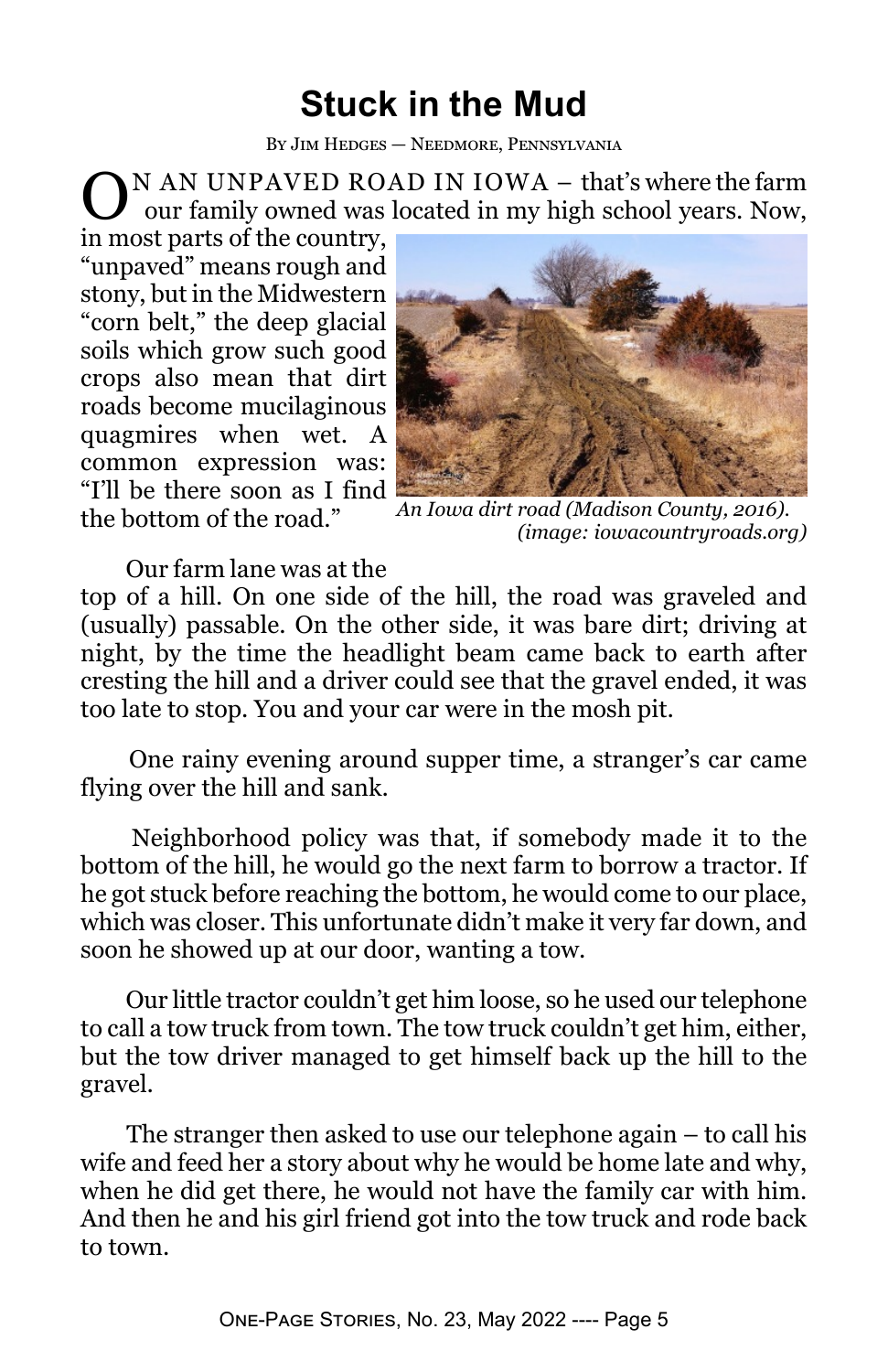# **Visiting Blenko Glass for Iowa PBS**

By Linda L. Shivvers — Des Moines, Iowa

I T ALL STARTED IN 2014 while at the Iowa PBS Blenko fund-<br>raiser event. Melvin asked one of the Blenko family if they would **TT ALL STARTED IN 2014 while at the Iowa PBS Blenko fund**be interested in him submitting some designs for the next year's Iowa promotional piece. The Shivvers have been going to Milton, West Virginia, to the Blenko Glass factory since 2015.

The project resulted in the Iowa PBS crew coming to our house to film part of the program for later viewing. Then the crew and the Shivvers went to the plant in Milton. Being on the floor of the plant looks like chaos, but a pattern emerges. Everyone had something to do at a certain point, in a certain place. It took seven guys, seven different operations to complete a piece of art glass. To see the design on paper, watch the guys go rhythmically through the different stations and processes, then hold that vase at the end of the day is an honor beyond compare. If you ever want a thrilling experience, go to the plant and get a tour, The plant is over 100 years old, Seen from the outside you'd never guess that beautiful art glass comes from it.

The Shivvers drive to Milton  $-$  a great road trip with lots of pretty scenery, rolling landscapes. The visitor center at the plant is fun, too, with lots of gorgeous pieces to buy. The second floor is a museum with displays of Blenko work that go back to the 1900's, and now includes a display cabinet with Melvin's work.

Other sites along the way are more down-to-earth, like the sign on a semi: "God is Great, Beer is Good, People are Crazy." The Shivvers are creatures of habit: stay at the same hotels, eat at the same restaurants, like Bob Evans. Another eatery is Fat Patty's, in Huntington, West Virginia. No, not a reference to a fat person, or a person named Patty. It's a hamburger place, with fat patties. Get it?

Melvin on TV is a hoot. He knows exactly what to say to promote Iowa PBS and Blenko. It's fun to be in the studio audience. Viewers at home don't get to see the camera operators, booms and other equipment; and the producers waving their arms giving directions. It's a show in itself. The footage taken at the Shivvers' house, and at the plant was all edited as a documentary and shown as part of the Iowa PBS fund-raising event.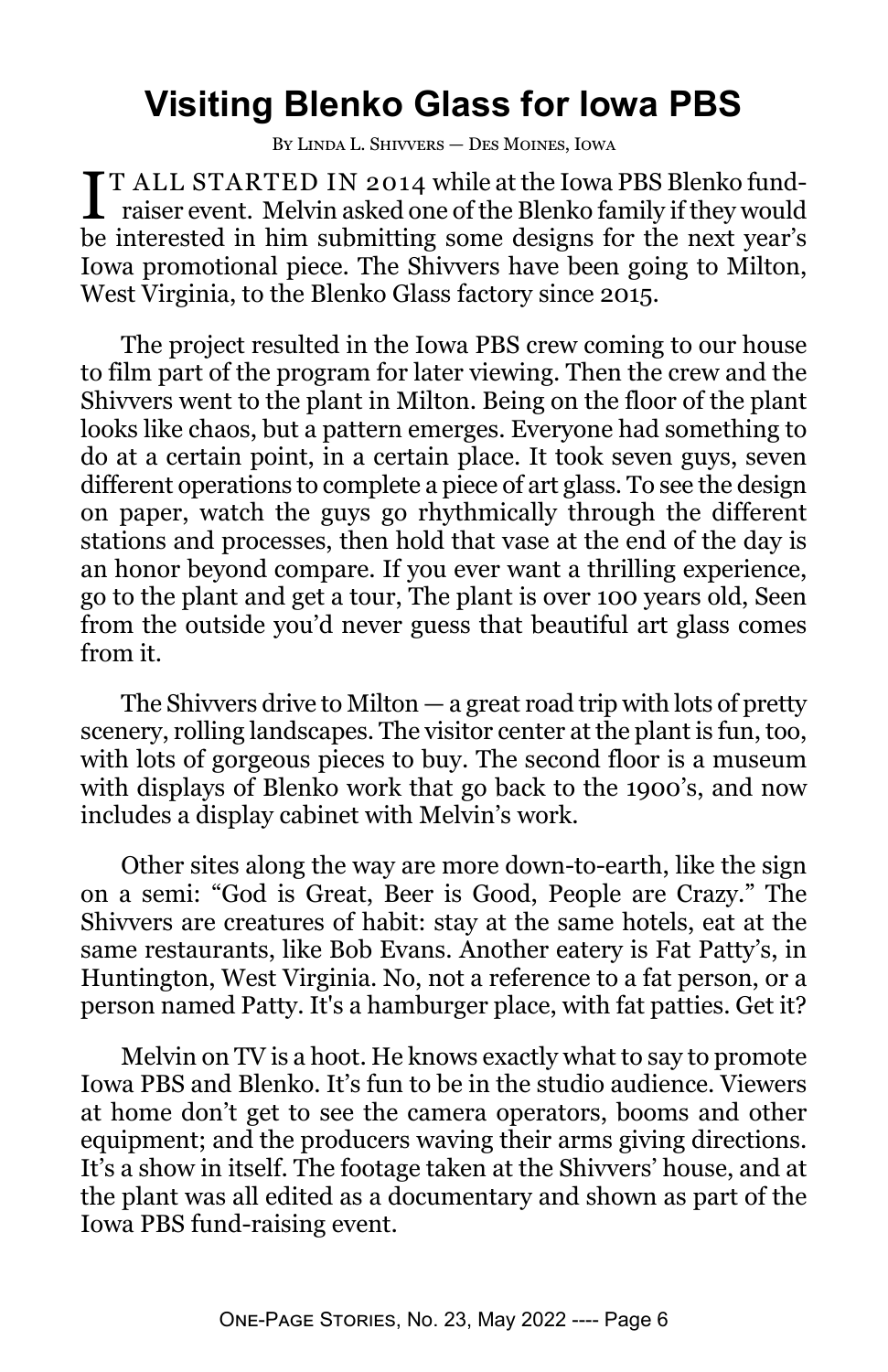#### **Crowning Glory**

By Kathleen J. Zwanziger — Columbus, Ohio

WHY IS SOMEONE'S HAIR REFERRED TO as "crowning"  $\bf{V}$  glory"? I wonder if Medusa would have referred to her head-full of snakes as her crowning glory? In childhood my hair was often long, then cut off, only to grow again. The cycle continued until forty-two years ago. After spending ten days in the hospital with my younger son when he was two, my hair was cut. I was never able to get it past that "awkward stage" again — until the pandemic. Staying at home where no one saw me, the hair passed the awkward stage and soon was shoulder length. I decided this was the time to have long hair once again. As the hair grew, my goal became to have it get long enough to be able to donate it, hoping that someone else could enjoy it as much as I did — being able to put it in a ponytail or just feel how it felt when I shook my head.

Hair is often an essential part of one's self-esteem. For those with hair loss, the lack of hair  $-$  or just a bad haircut – may be devastating. I remember having my hair fixed in lovely ringlets for my third-grade class picture. Unfortunately, the picture came out half black and half white; it needed to be retaken.

Another early memory was shaving Dad's neck on Sunday mornings. It was generally straightforward, but on the days right after a haircut (or as he often said, *Me in 3rd grade. No curls,* "getting his ears lowered"), Mom would



*but a typical style.*

draw a line in the shaving crème for me to begin. One of the funniest memories of haircuts happened during college. My roommate volunteered to cut my boyfriend's twin brother's hair. Judging by the result, she had little experience. Unfortunately, that was the semester of swimming in gym. Ron needed a lot of work with an eyebrow pencil after each swim class to fill in some of the bald spots.

Over the years I cut my boyfriend's hair and later my sons' hair — sometimes the results were better than others. Now I am ready to have my hair cut for a donation so last week I stopped at a salon to inquire. I was disappointed to learn it is not yet quite long enough: perhaps in a couple months. Just 1½ inches to go!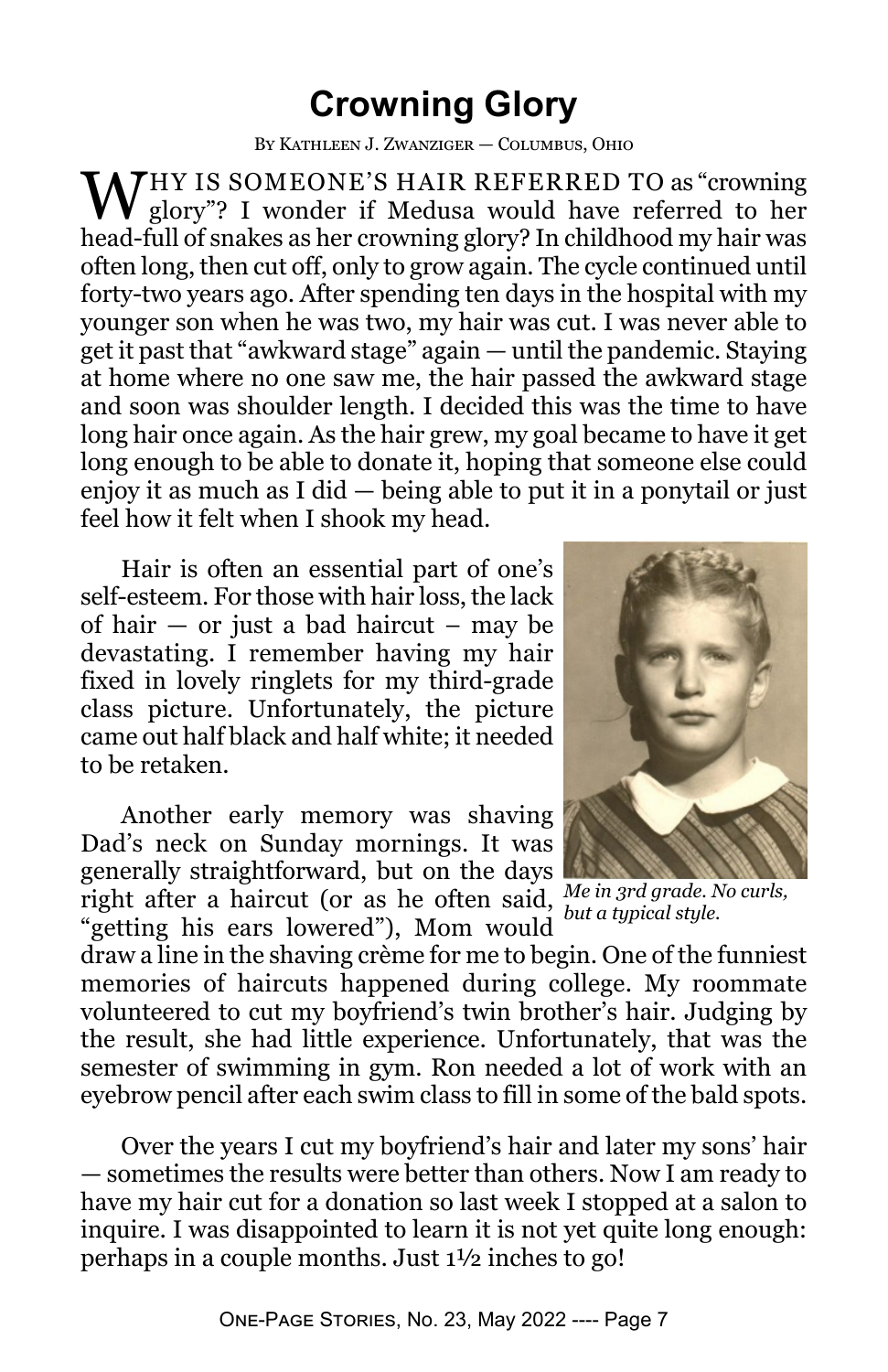#### **My Hospice Experience**

By Nancy Heber — Columbus, Ohio

"I HAVE DONE ALL I CAN DO FOR YOUR HEART FAILURE." My cardiologist said this following a heart procedure, April 2021. This was shortly after my pulmonologist (lung doctor) told me I should enroll in Hospice soon because of the three different issues my lungs were challenged by, and for which there were no treatments available. My primary care doctor had also expressed his thoughts that I should be in Hospice. OK, then. Sounds like a consensus. I enrolled in Hospice Care on May 15 after my family and I did some research and talked to Hospice representatives.

"Hospice," often seems to signify that it is about one's "preparation for death or dying." At first I felt a little uneasy about it and even a few of my family members told me that it wasn't time; it was too soon. I was feeling pretty good at the time, so why now? When my lung doctor shared that Hospice is designed to help ensure one's quality of life at the end of his/her earthly journey, his words gave me pause to think differently. He also said how important it is to join a Hospice program in sufficient time to let the folks there get to know and understand your particular situation and condition. Absolutely. My primary care doctor remarked many times how complicated my health issues are to understand and treat.

My Hospice team consists of a physician, a nurse, a social worker, a chaplain and an art therapist. There are weekly visits from the nurse, plus periodic visits from the other team members as necessary depending on the needs of the patient.

I am a photographer and once the Hospice team realized that, the art therapist gave me the opportunity to exhibit some of my canvas prints at Kobacker House (a short term care facility for those who need intensive assistance, but not in a hospital setting). Each patient's room decor is like a home, not the sterile look of a hospital. About 20 of my canvas prints were hung in the long, open hallway leading to the patients' rooms for around two months. They provided a sense of cheerfulness and serenity to patients, their families, visitors and to staff members, as well. What a sense of satisfaction it gave me to know that my art was providing a sense of peace and pleasure to those who needed an uplift.

I feel like the remaining time on my earthly journey has a real purpose. Amen.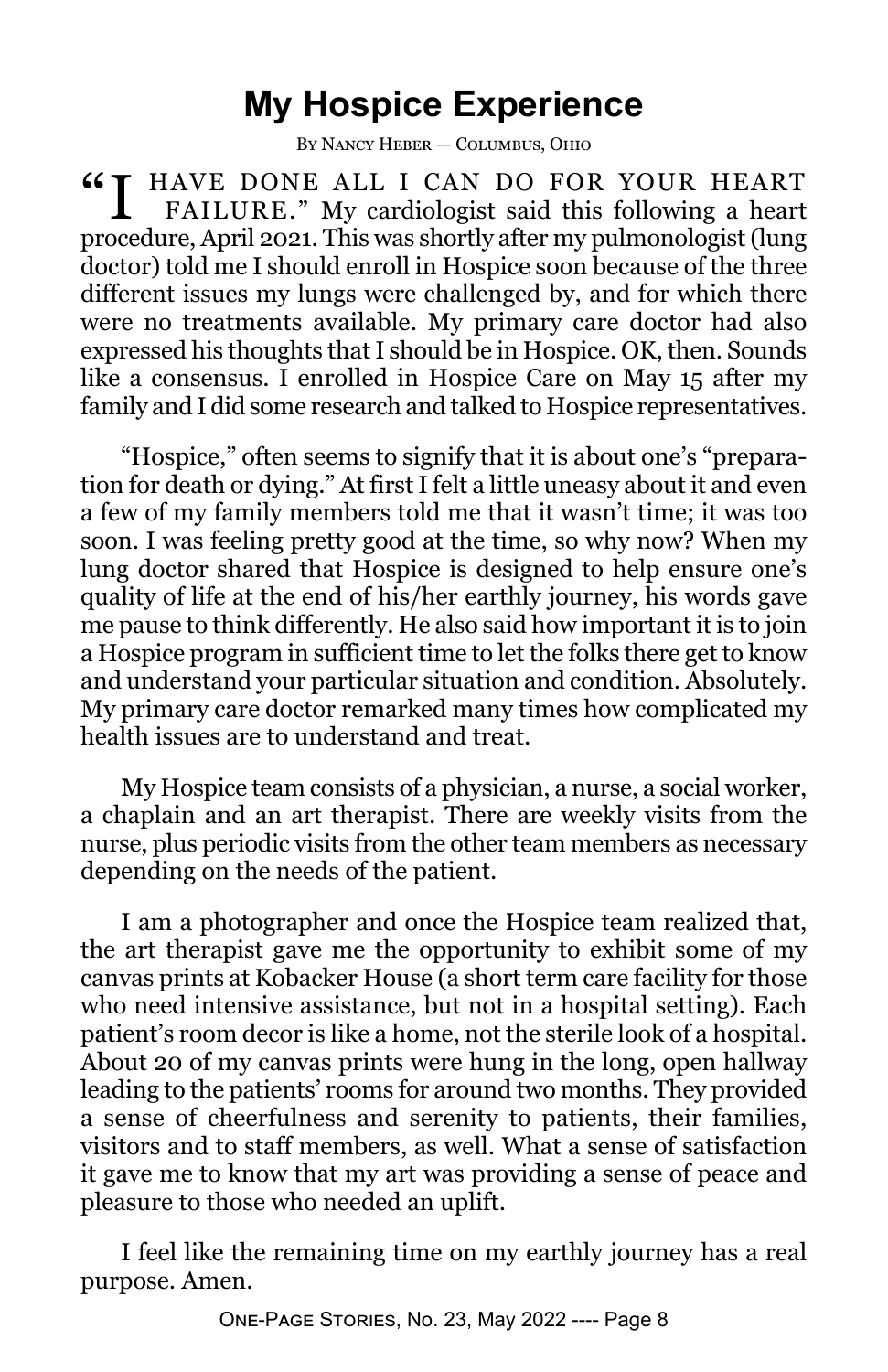# **Hot Soup – Is It Good Enough for You?**

By Ken Faig, Jr. — Glenview, Illinois

H OT SOUP IS ONE OF OUR UNDER-APPRECIATED blessir<br>My favorites that I can buy at local grocery Jewel include: **T**OT SOUP IS ONE OF OUR UNDER-APPRECIATED blessings.

Campbell's Condensed — Bean With Bacon, Tomato (I love the latter with a grilled cheese sandwich but my wife Carol just tears up strips of cheese and puts them in the soup.)

Campbell's Chunky — Sirloin Burger (for those times when a burger is not doable), Chicken Noodle (Carol consumes all the liquid before tackling the noodles. This is the same lady who when served succotash eats all the beans first, leaving her favorite corn for last.)

Progresso — Italian Wedding, Clam Chowder (Manhattan or New England).

Not all good soup can be purchased at Jewel. One that I like is Mock Turtle, a rich beef-based soup which is a Cincinnati (my home town) favorite. If not carried in your local grocery, you can order the Worthmore brand from several online vendors.

One of the best-loved varieties of soup is homemade. Carol has a favorite minestrone recipe, which uses hearty conchigliette (shell) noodles. But watch out if any of the Three Stooges are doing the cooking. Vision-impaired Shemp was known to add concentrated soap (not soup) to the water with bubbly results.

Many restaurants offer soup as a first course. But don't overindulge and spoil your appetite for dinner. Matzo ball soup is one of my favorite restaurant soups but tends to be very filling.

Not all restaurant soup is recommended. Curly Howard's recipe for chicken soup involved pouring hot water from a kettle through a chicken into a waiting bowl. Probably the Stooges' most famous soup encounter occurred when Curly found that his oyster stew included a "live one" which kept eating his crackers. I think this episode was later redone by both Shemp and Larry. The Stooges always reused their best bits. How many times did one of them order "burnt toast and a rotten egg" on the plea "I got a tapeworm, and it's good enough for him"?

I like both soup and the Three Stooges. But enough words — let's get cooking. What's your favorite?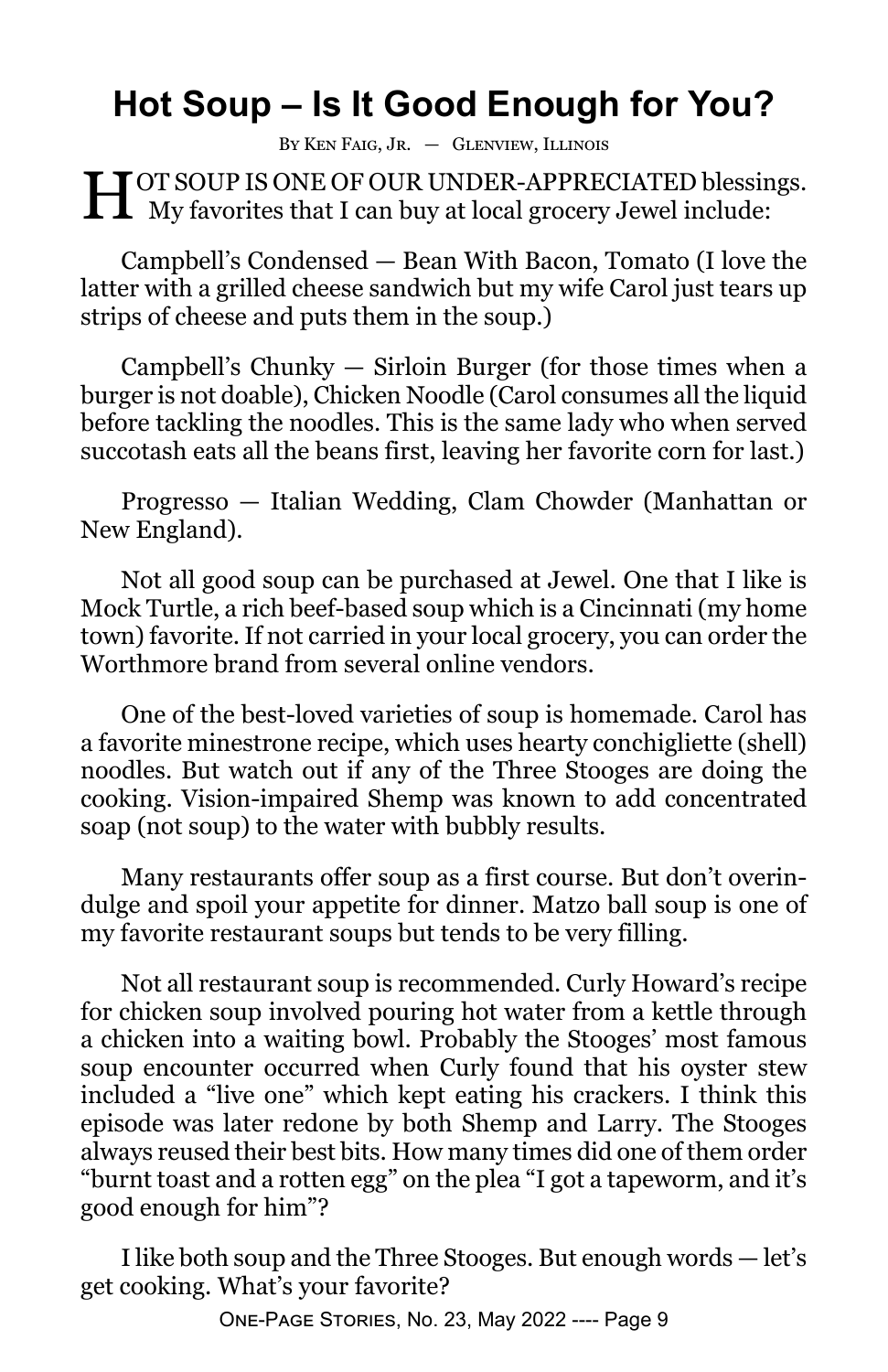#### **Baron, My German Shepherd**

By Ken Faig, Jr. — Glenview, Illinois

WE ALMOST HAD HIM FOR ONLY ONE DAY. The first night, a frightened Baron tore up the garage. My mother said, "Take that dog back!" But the kennel said, "Give the dog a chance!" Baron ended up primarily as my mother's dog.

As a young dog he was athletic and loved to play rough with my father. He loved jumping up on the roof of his dog house, which had been made from an old laundry cart. He famously got into a waxed cardboard carton of cottage cheese, and ate it all, including the carton.

He almost ended up getting shot by the police. One night when my parents were out, Baron got away, dragging his chain, which became entangled in brush. He started howling, and the police were going to shoot him. But some neighbors knew what home he belonged to, so the police left a note on our door. My parents said Baron was sure glad to see them.

He had bitten twice; once more and he would have had to be put

down. He bit a meter man and a neighbor boy but he never did a third bite. He was very gentle with my sister and me. He loved sleeping outdoors in spring, summer and fall, but inside at the foot of my mother's bed in the winter. Woe to the intruder in that space!

He lived to be an old dog and to experience diseases of old age. Eventually he suffered a stroke which left his hind quarters paralyzed. He was lying on a rug, and the vet's men carried him away in the rug to be euthanized. I considered him my best friend when I was a boy. I think I learned a lot from him — about happiness and sadness, wellness and sickness *Myself, Baron, and my sister.* risks and rewards, love and loss.



*Baron lived from 1955 to 1968.*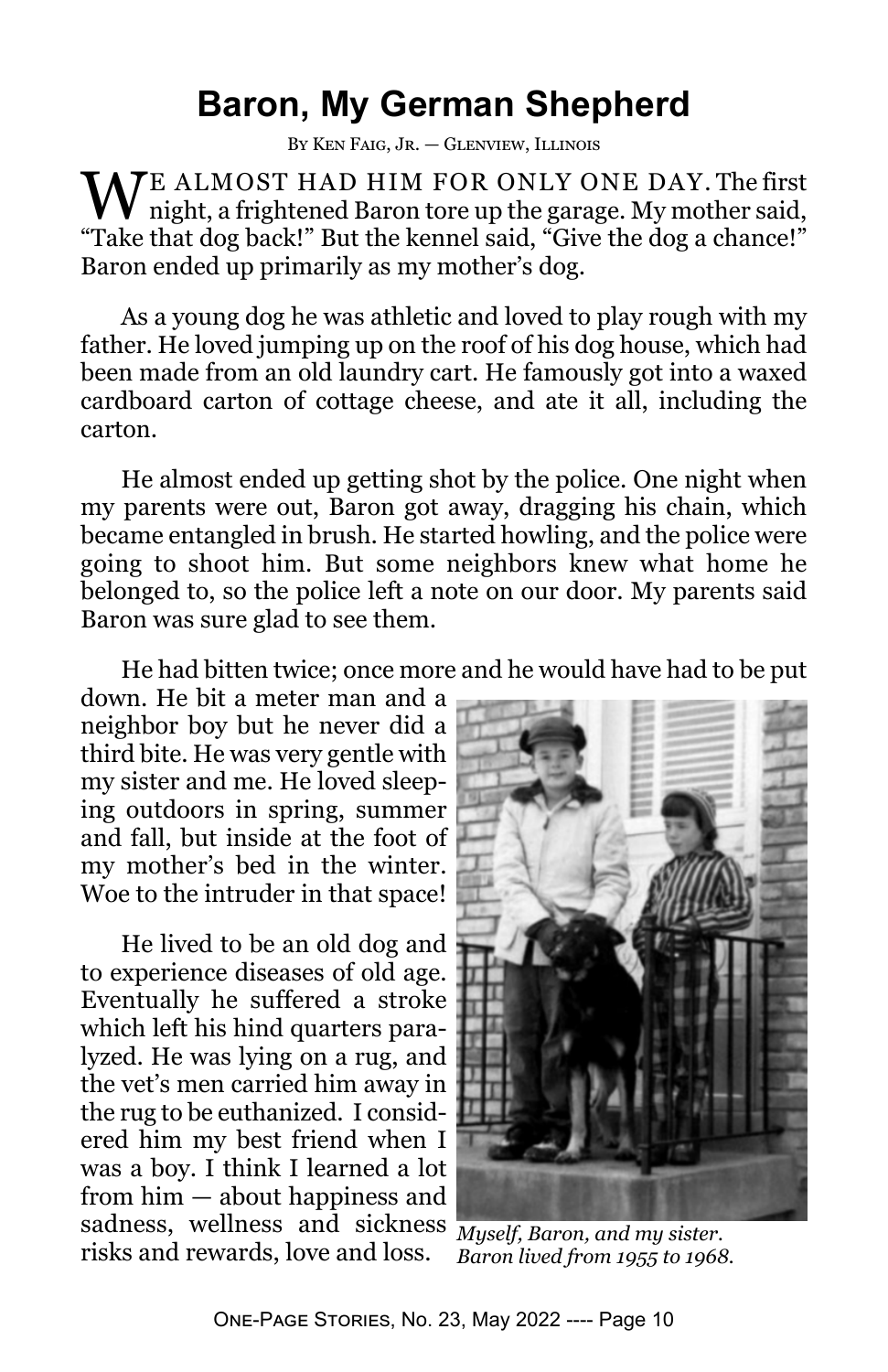## **Controlling the Airways**

By Jack Oliver — Las Vegas, Nevada

WHEN I WAS AN FAA AIR TRAFFIC CONTROLLER there were basically two types of facilities: control tower and air route traffic control center (ARTCC). In effect the centers controlled all the airspace in the country and delegated areas around airports to the control towers. The control towers separated air traffic within their airspace. Many of the towers also had arrival and departure control usually using radar. In that case, there was usually a "radar room" beneath the tower but not always. An example of this is the New York Common IFR (Instrument Flight Rules), where they have a mini center because of all the airports in the vicinity. Almost everyone refers to it as The Common I.

All the airports that I worked in had a radar room within the facility and all certified controllers could work either in the tower or the radar room. I enjoyed this arrangement because the tower work permitted me to see airplanes whereas when working in the radar room all we saw was blips on a radar screen.

Both types of work were interesting to me but I'm sure others had their personal preference. I enjoyed the change. Usually we'd work a day in the tower and then two days in the radar room as there was more positions in the radar room than the control tower. Sometimes we would work half a day in one and the other four hours in the other.

I was initially selected to work at the Atlantic City airport, which was to be a combined tower and center, but it never materialized. So I was trained as a center controller along with the rest of my class. Most of my classmates were destined for New York Center, and were envious of me going to a tower. One fellow even asked me to swap with him since I was from New York. I guess it would have been nice to be around family but I didn't have any desire to work in a dark room for eight hours a day for twenty-five years.

In the thirty-some years since I retired, the FAA has created a bunch of "Common I's." I'm sure this system is more efficient along with saving money as they can have fewer personnel. I'm glad this didn't happen while I was still working because I would have had a problem selecting which type of facility I would spend the rest of my career in.